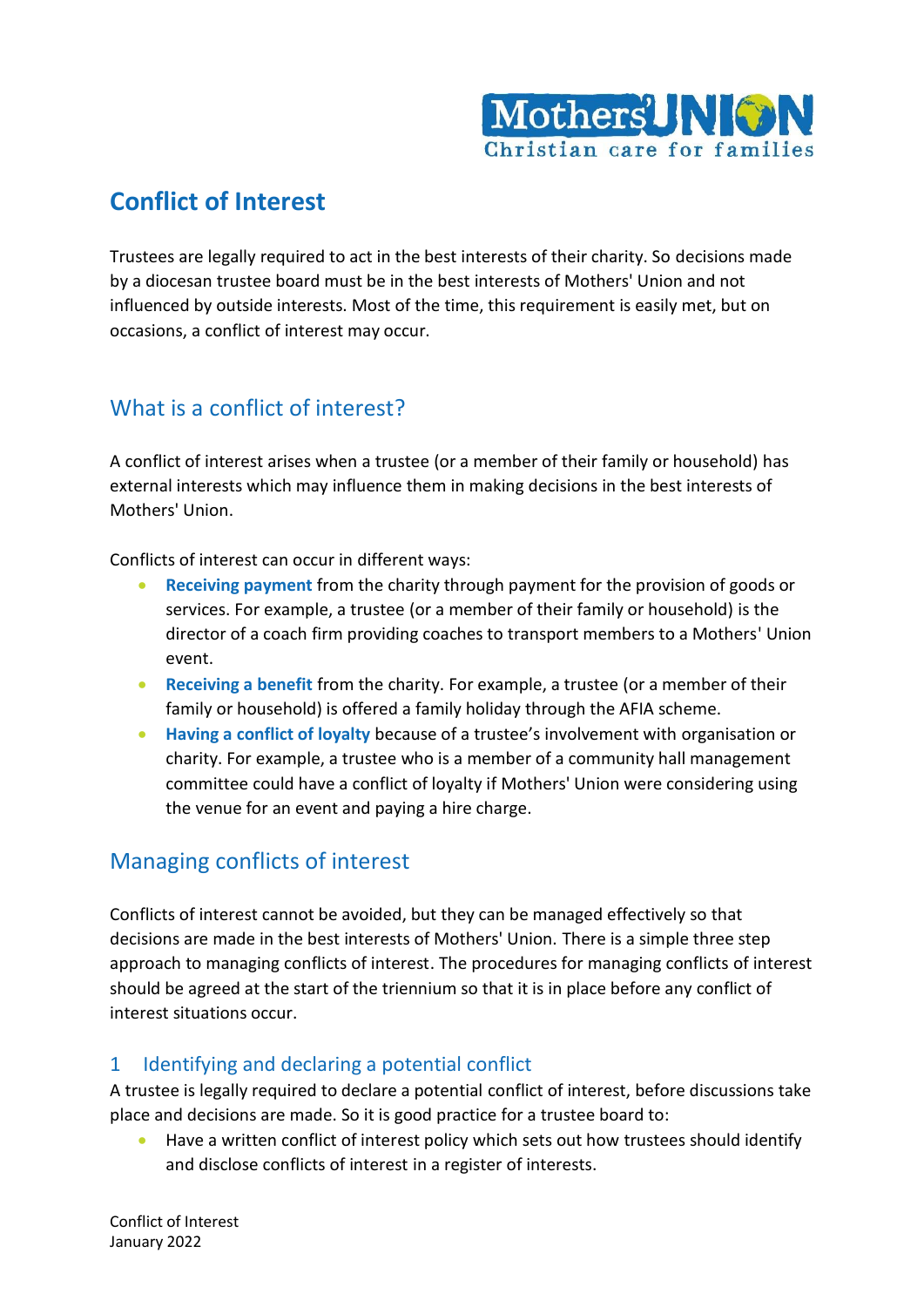• Have a standard agenda item at the start of each trustee meeting to allow trustees to declare actual or potential conflicts of interest.

Conflicts of interest are more common than people realise. Do not ignore something that might be a conflict for you. Talk to the other trustees if you are unsure. If you think that one of your fellow trustees appears to have a conflict of financial interest or loyalty, don't be afraid to say so. You aren't accusing them of doing anything wrong.

### 2 Dealing with a conflict of interest

There may be requirements in your governing document which trustees have to follow in dealing with conflicts of interest. If this is not the case, your conflict of interest policy should include the procedure to be followed when a conflict is declared.

As a minimum, a trustee who declares a conflict of interest should:

- be asked to leave the related discussions
- not take part in the decision or vote
- not be counted in the quorum for that part of the meeting

#### 3 Recording a conflict of interest

In any instance of conflict of interest, a written record should be kept in the minutes of the meeting to show that the trustee board has acted correctly. This should include:

- What the conflict was
- The trustee(s) affected
- How the conflict was declared
- Those who withdrew from the discussion, or any other limitation on an individual's participation
- How the decision was made by the trustees in the best interests of the charity.